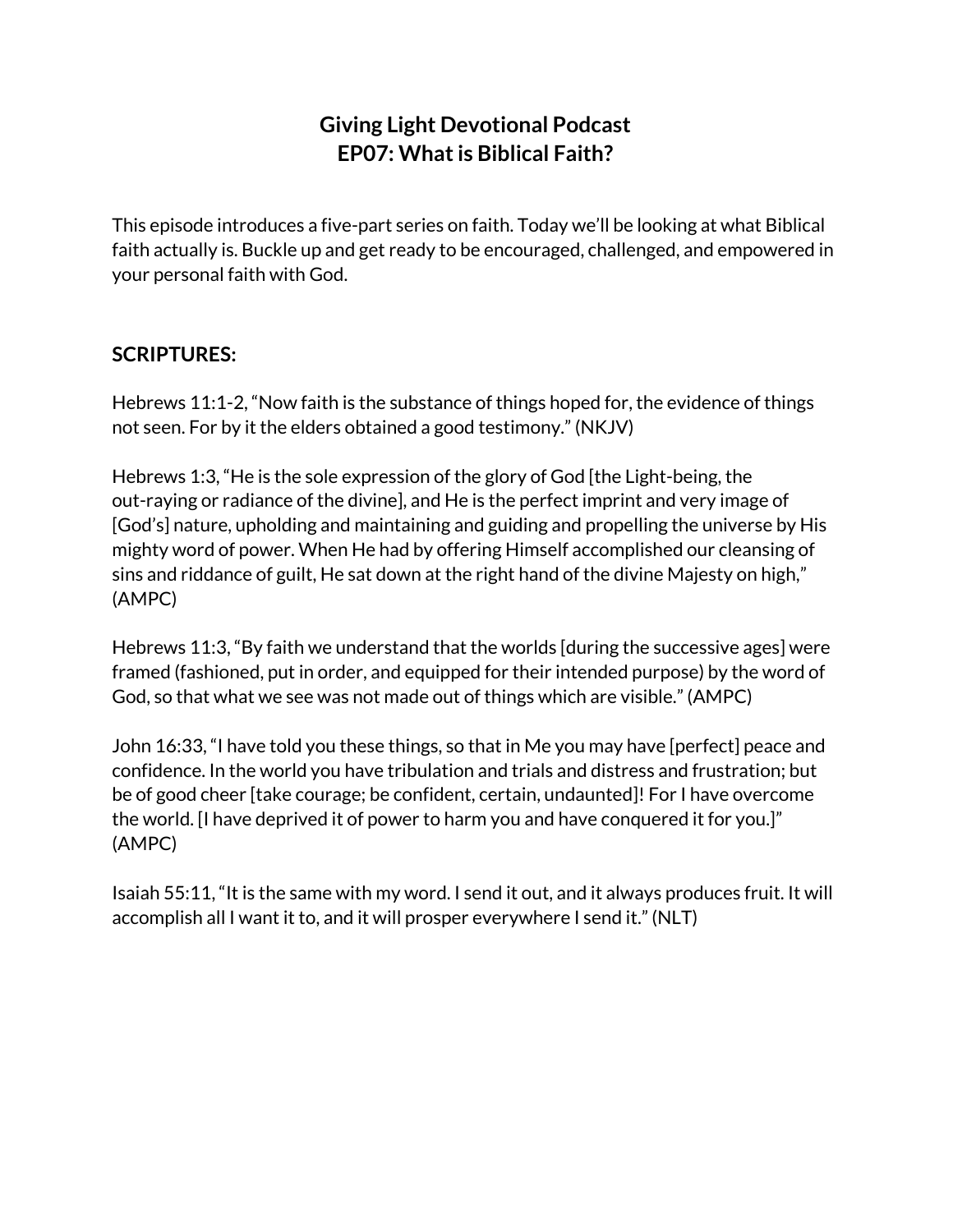## **ASSESS & ACTIVATE:**

|    | 1. In your own words, define Biblical faith.                                                                                                                                                                                            |
|----|-----------------------------------------------------------------------------------------------------------------------------------------------------------------------------------------------------------------------------------------|
|    |                                                                                                                                                                                                                                         |
|    | 2. Hebrews 11:1-2 says, "Now faith is the substance of things hoped for, the evidence of<br>things not seen. For by it the elders obtained a good testimony." (NKJV) What are the<br>three things that this verse tells us about faith? |
|    |                                                                                                                                                                                                                                         |
|    |                                                                                                                                                                                                                                         |
|    |                                                                                                                                                                                                                                         |
| 3. | Does faith deny my personal present experience? Why or why not?                                                                                                                                                                         |
|    |                                                                                                                                                                                                                                         |
|    |                                                                                                                                                                                                                                         |
|    | 4. What does it mean to identify with Heaven's reality and where does the reality of<br>Heaven know where to land?                                                                                                                      |
|    |                                                                                                                                                                                                                                         |
|    |                                                                                                                                                                                                                                         |
|    |                                                                                                                                                                                                                                         |